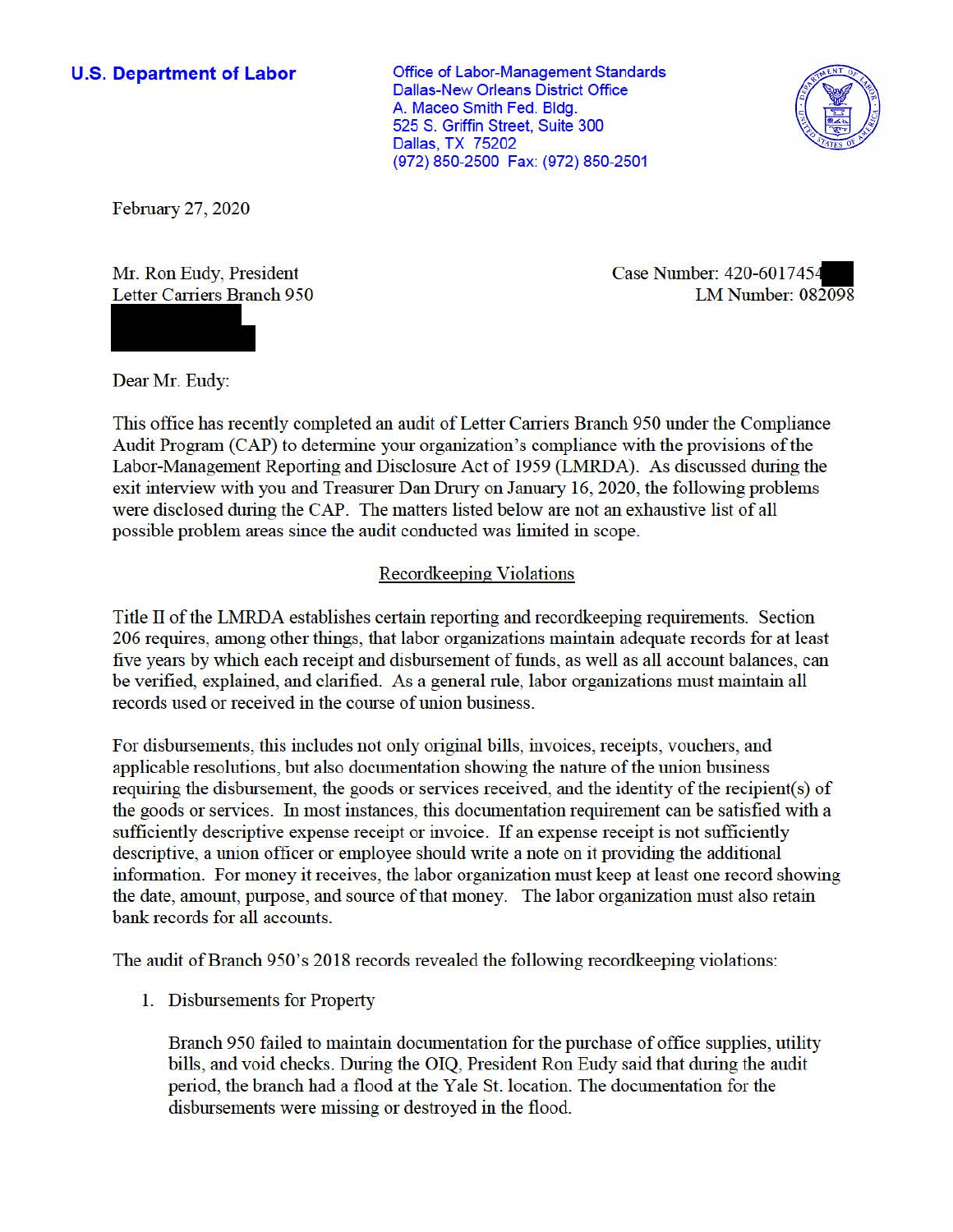Branch 950 did not retain adequate documentation for purchases of materials and labor with only the name of the person performing the work and the amount charged, with no for renovations made to the branch's new property on Stewart Rd. Branch 950 had the parking lot resurfaced and a carport installed. The documentation was a generic receipt contact information for the business or description of items purchased.

As noted above, labor organizations must retain original receipts, bills, and vouchers for all disbursements. The president and treasurer (or corresponding principal officers) of your union, who are required to sign your union's LM report, are responsible for properly maintaining union records.

2. Reimbursed Travel Expenses

 Branch 950 failed to maintain voided checks from officers and members who did not individuals failed to travel for the scheduled trip. The branch voided the checks written in the union records; however, the local did not recover the voided checks from the individuals to maintain in the union's records. travel for scheduled and approved trips. Branch 950 approved travel expenses for officers and members at monthly meetings, prior to the trip. There were occasions where

 Based on your assurance that Branch 950 will retain adequate documentation in the future, OLMS will take no further enforcement action at this time regarding the above violations.

## Reporting Violation

 Labor Organization Annual Report (Form LM-3) filed by Branch 950 for the fiscal year ended The audit disclosed a violation of LMRDA Section 201(b), which requires labor organizations to file annual financial reports accurately disclosing their financial condition and operations. The December 31, 2018, was deficient in the following area:

Disbursements to Officers

 Eudy and Treasurer Dan Drury totaling at least \$[2,564.71.](https://2,564.71) Amounts paid to officers for the Branch 950 did not include some reimbursements to officers, specifically President Ron reimbursement of union related expenses must be reported next to the officer's name in Item 24 E (Allowances and Other Disbursements).

 issued to a hotel) or for transportation by a public carrier (such as an airline) for an officer The union must report most direct disbursements to Branch 950 officers and some indirect disbursements made on behalf of its officers in Item 24. A "direct disbursement" to an officer is a payment made to an officer in the form of cash, property, goods, services, or other things of value. See the instructions for Item 24 for a discussion of certain direct disbursements to officers that do not have to be reported in Item 24. An "indirect disbursement" to an officer is a payment to another party (including a credit card company) for cash, property, goods, services, or other things of value received by or on behalf of an officer. However, indirect disbursements for temporary lodging (such as a union check